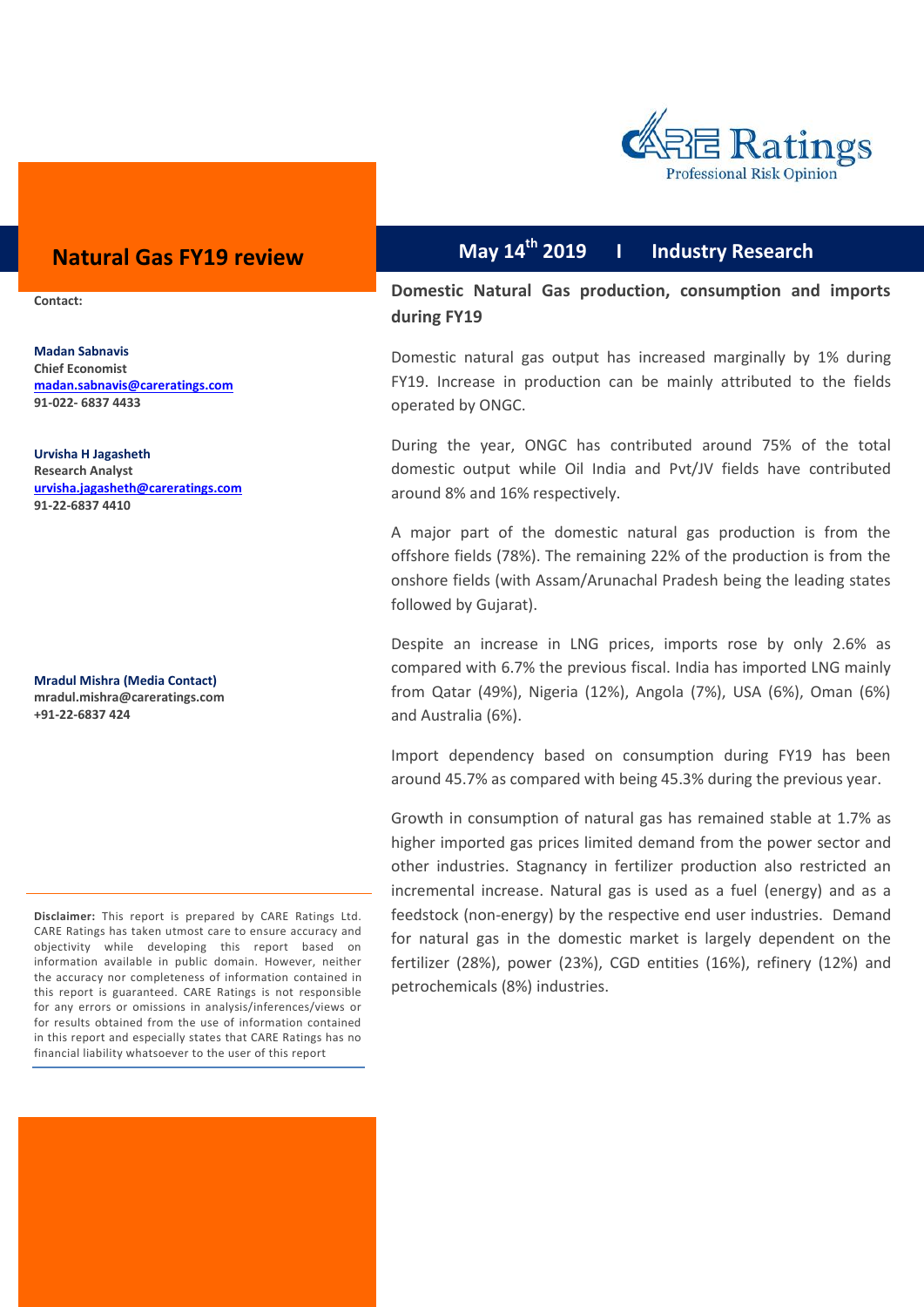

#### **Table 1: Domestic Production, Consumption and Imports of Natural Gas (BCM)**

|             | <b>Production*</b> | Change (%) | Consumption** | Change (%) | <b>Imports (LNG)</b> | Change (%) |
|-------------|--------------------|------------|---------------|------------|----------------------|------------|
| <b>FY17</b> | 30.8               |            | 55.5          |            | 24.7                 |            |
| <b>FY18</b> | 31.7               | 2.9%       | 58.1          | 4.5%       | 26.3                 | 6.7%       |
| <b>FY19</b> | 32.1               | 1.0%       | 59.1          | 1.7%       | 27.0                 | 2.6%       |

Source: PPAC

**\***The production numbers are net production figures which is gross production less flare and loss by gas producing companies

\*\*Includes internal consumption.

#### **Review of the Natural Gas Infrastructure**

#### **R-LNG**

Petronet's Dahej Terminal has a long term LNG sourcing contact with RasGas and with ExxonMobil for the Kochi Terminal. GAIL (Dhabol) has a 20- year contract with Cheniere Energy. Hazira LNG (A joint venture between Shell Gas BV and Total Gaz Electricité Holdings France) has sourced cargoes from 17 liquefaction facilities across the globe, ranging from Peru LNG at the extreme west to Sakhalin LNG in the extreme east. Unlike Dahej, Kochi and Dhabol, Hazira's business model is geared more towards short and mid-term contracts instead of long-term contracts.

#### **Table 2: Existing LNG terminals and capacity utilization during FY19**

| <b>Location</b>      | Owner              | <b>Terminal Capacity (in MMTPA)</b> | <b>Capacity Utilization* (%)</b> |
|----------------------|--------------------|-------------------------------------|----------------------------------|
| Dahej (Gujarat)      | PLL                | 15                                  | 106.5%                           |
| Hazira (Gujarat)     | Hazira LNG         | 5                                   | 79.9%                            |
| Kochi (Kerela)       | PLL                | 5                                   | 9.3%                             |
| Dhabol (Maharashtra) | JV b/w GAIL & NTPC | 1.7                                 | 24.4%                            |
|                      |                    | 26.7                                |                                  |
|                      |                    |                                     |                                  |
|                      | <b>MMSCMD</b>      | 96.09                               |                                  |

Source: PPAC

Note: Though the existing installed capacity of Dabhol is 5 MMPTA, however, due to absence of breakwater facility the available capacity is 1.7 MMPTA.

\*During 2018-19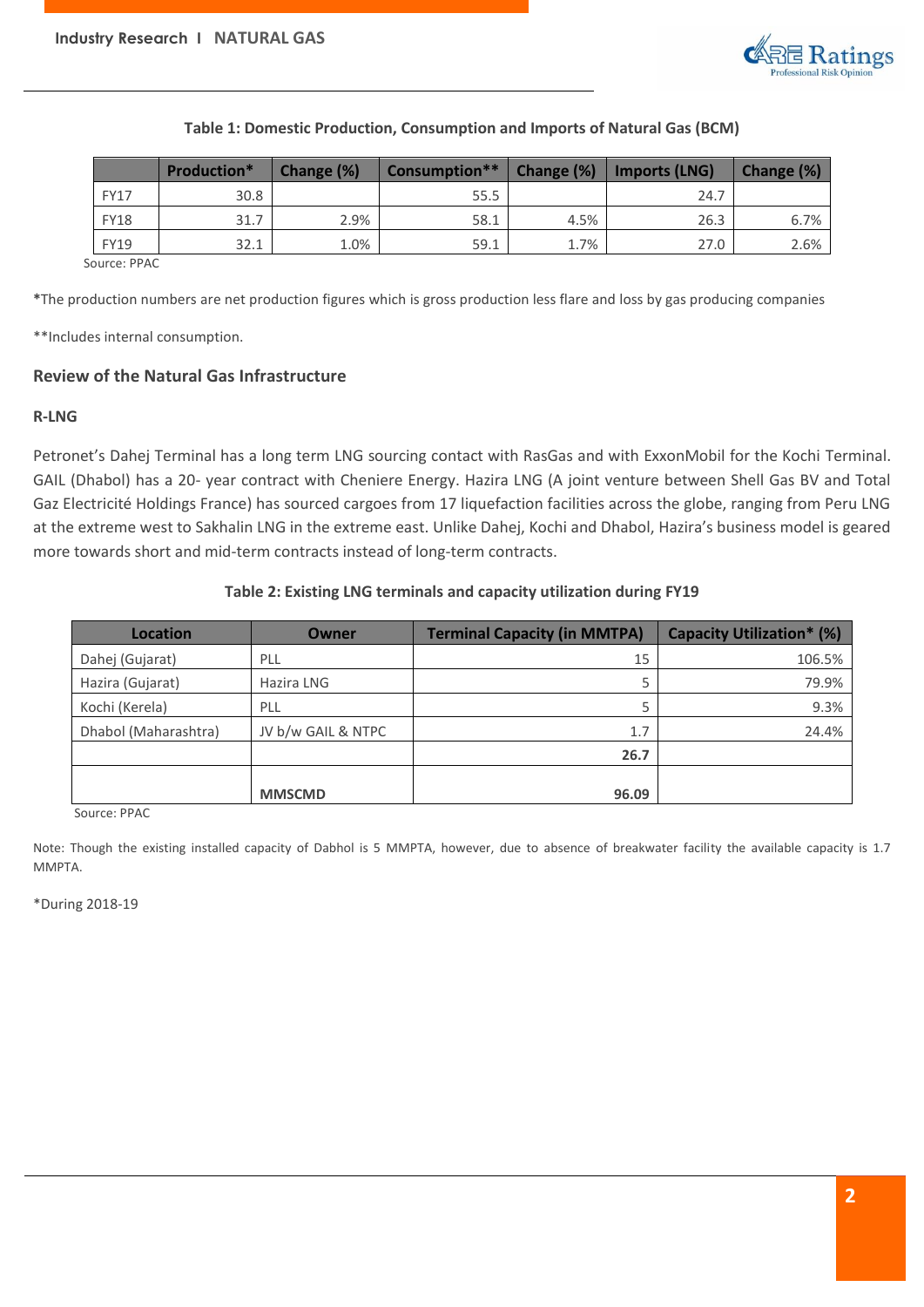

| <b>Location</b>                           | <b>Company</b>            | <b>Capacity</b> |  |
|-------------------------------------------|---------------------------|-----------------|--|
| <b>Already Commissioned</b>               |                           |                 |  |
| Mundra                                    | GSPC, Adani               | 5               |  |
| Ennore                                    | Indian Oil, TIDCO         | 5               |  |
|                                           | <b>Under Construction</b> |                 |  |
| Dahej Expansion                           | <b>Petronet LNG</b>       | $5*$            |  |
| Kakinada                                  | <b>APGDC</b>              | 2.5             |  |
| <b>Dhamra</b>                             | Adani                     | 5               |  |
| Jafrabad (FSRU)                           | Swan Energy               | 5               |  |
| Jaigarh                                   | H-Energy                  | 2.5             |  |
| <b>Planned</b>                            |                           |                 |  |
| Gangavaram                                | <b>Petronet LNG</b>       | 5               |  |
| Kolkata Port                              | H-Energy                  | 2.5             |  |
| Chhara                                    | HPCL & Shapoorji Pallonji | 5               |  |
| <b>LNG Bharat</b><br>Krishnapatnam<br>2.5 |                           |                 |  |

# **Table 3: Upcoming LNG terminals (MMTPA)**

Source: Company Filings, PPTs, Petronet LNG

\* post the ramp up Dahej capacity will be 20 MMTPA

With the commissioning of the Mundra and Ennore LNG facilities there is an addition of 10 MMTPA (36 mmscmd) RLNG capacity in India. So far all the regasification facilities are located on the west coast side of the country but with the commissioning of Ennore it will be the first R-LNG plant located in the South Eastern part of the country.

Dhamra, Kakinada, Gangavaram, Kolkata Port and Krishnapatnam will all be located on the East Coast of the country.

# **Natural Gas pipelines**

At present, India has a gas pipeline network length of 16,226 km having capacity of 369 MMSCMD spread over 15 States & UTs. GAIL is operating Hazira-Vijaipur-Jagdishpur (HVJ) pipeline which was India's first cross country pipeline and DVPL trunk Pipeline to evacuate gas like domestic gas/ joint venture gas from ONGC and R-LNG from PLL. Overall GAIL has a pipeline network of about 11,410 km (about 70% market share of current pipelines in operation) including Dabhol-Bengaluru Pipeline.

Reliance Gas Transportation Infrastructure Ltd is operating 1784 km (about 11%) East West Pipeline (EWPL) to evacuate gas from KG-D6 in Andhra Pradesh. This pipeline passes through Andhra Pradesh, Maharashtra and Gujarat and integrated with GAIL's and GSPL's network to reach Northern and Western Indian market. GSPL is mainly focused in the state of Gujarat consisting about 2,593 km (about 16%). In addition GAIL also operates regional gas pipeline networks across India in Maharashtra, K.G.Basin, Cauvery Basin and South Gujarat.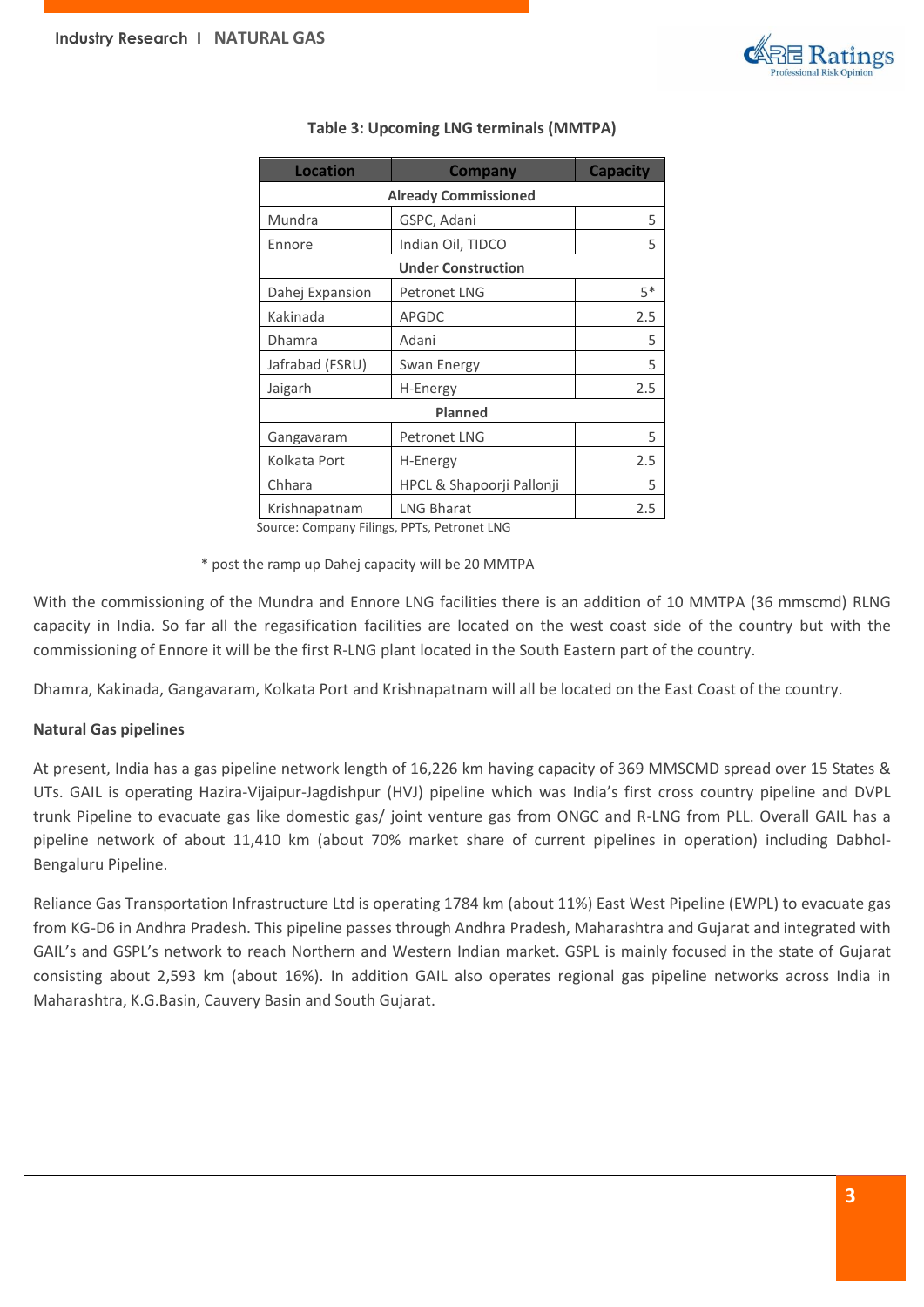

#### **Table 4: Gas Pipeline Network as on 01.04.2019**

| <b>Entity</b> | Length (kms) | <b>Design Capacity (mmscmd)</b> |
|---------------|--------------|---------------------------------|
| GAIL          | 11,410       | 230                             |
| Reliance      | 1,784        | 84                              |
| <b>GSPL</b>   | 2,593        | 43                              |
| AGCL, DNPL    | 299          |                                 |
| <b>IOCL</b>   | 140          | 10                              |
| <b>Total</b>  | 16226        | 369                             |

Source: PPAC

^ excludes CGD pipeline network

# **Network/Region Entity Length Sanctioned (kms) Design Capacity (mmscmd)** Kochi - Kottanad - Bengaluru - Mangalore | GAIL Ltd 1,056 | 1,056 | 16 Dabhol -Bengaluru (DBPL) Spur Lines, Phase-2 and 302 is the set of GAIL Ltd 302 is the set of GAIL Ltd 302 is the set of  $\sim$  302 is the set of  $\sim$  302 is the set of  $\sim$  302 is the set of  $\sim$  302 is the set of  $\sim$  302 is the set of  $\sim$  302 is the set of Jagdishpur- Haldia-Bokaro-Dhamra (JHBDPL) (Phase-I, 755 Km, 7.44 MMSCMD Capacity) **GAIL Ltd** GAIL Ltd 2,539 16 16 Mallavaram - Bhilwada\* (GSPC India Transco Ltd 1,881 / 1,881 / 78.3 Mehsana - Bathinda \* T.1 GSPC India Gasnet Ltd 2,052 2,052 Bathinda -Jammu-Srinagar\* (GSPC India Gasnet Ltd 725 / 725 42.4 Kakinada - Vizag-Srikakulam \* AP Gas Distribution Corporation. 1 391 391 Ennore- Nellore\* Superintent Cas Transmission India Pvt 250 250 36 Ennore-Thiruvallur-Bengaluru-Puducherry-Nagapattinam-Madurai-Tuticorin\* Indian Oil Corporation Ltd 1,385 84.7 Jaigarh-Mangalore\* 17 | H-Energy Pvt Ltd 635 | 635 | 17 **Total 11,216**

#### **Table 5: Gas Pipeline under Execution / Construction as on 01.04.2019**

Source: PPAC

\*Competitive bidding

The existing trunk pipeline (excluding dedicated pipelines) capacity in India is 369 MMSCMD with a total length of 16,226 Kms, with the pipeline projects under execution, this is expected to cross 28,000 kms in the next few years.

#### **City Gas Distribution**

The CGD system supplies gas to various consumers like industrial, domestic, commercial and transportation. Gas supplied to industrial, domestic and commercial customers is known as Piped Natural Gas (PNG), while gas dispensed through CNG refuelling stations to CNG vehicles (transportation) is known as Compressed Natural Gas (CNG).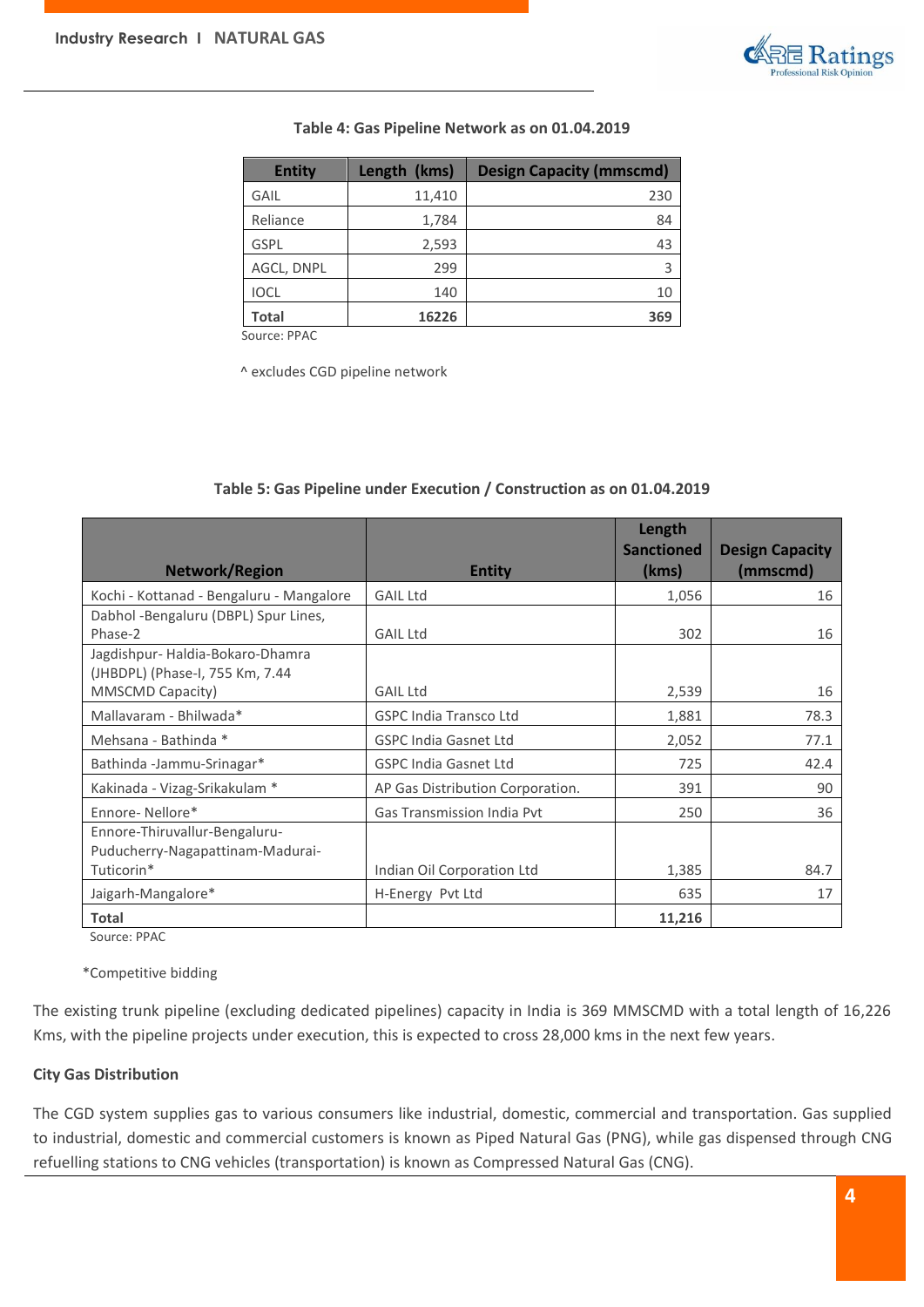

The government has recently handed over the letters of intent to the bidders of the 10<sup>th</sup> round of CGD bidding which covered 50 geographical areas (GAs) spread over 14 states and 124 districts (112 full and 12 part), covering 24% of India's population and 18% of its area.

As per the commitment made by the various entities in  $10^{th}$  CGD Bidding Round, 2.02 crore domestic PNG connections and 3,578 CNG stations would be installed in the period of 8 years.

# **Compressed Natural Gas (CNG)**

| <b>State</b>               | As on 1.04.2018          | As on 1.04.2019 | Increase in absolute terms |
|----------------------------|--------------------------|-----------------|----------------------------|
| Gujarat                    | 457                      | 545             | 88                         |
| Delhi / NCR                | 444                      | 482             | 38                         |
| Maharashtra                | 275                      | 313             | 38                         |
| Andhra Pradesh / Telangana | 55                       | 89              | 34                         |
| Rajasthan                  | 3                        | 5               | $\overline{2}$             |
| <b>Uttar Pradesh</b>       | 79                       | 130             | 51                         |
| Tripura                    | 6                        | 9               | 3                          |
| Madhya Pradesh             | 31                       | 43              | 12                         |
| Haryana                    | 47                       | 66              | 19                         |
| West Bengal                | 7                        | 7               | $\mathbf 0$                |
| Karnataka                  | 5                        | 13              | 8                          |
| Chandigarh                 | 4                        | 5               | 1                          |
| Daman                      | $\overline{2}$           | 3               | 1                          |
| Kerala                     | 4                        | 4               | 0                          |
| Dadra & Nagar Haveli       | 3                        | 3               | $\Omega$                   |
| Odisha                     | $\overline{2}$           | 6               | 4                          |
| Punjab                     | $\qquad \qquad -$        | 6               | 6                          |
| Uttarakand                 | $\overline{\phantom{a}}$ | 1               | $\mathbf{1}$               |
| All India                  | 1424                     | 1730            | 306                        |

# **Table 6: No of CNG Stations**

Source: PPAC

As per table no 6 all over India there has been an increase of additional 306 CNG refuelling stations during FY19 with Gujarat leading across all the states. Gujarat also has the most number of CNG stations as of a date. Nearly 97% of India's CNG vehicles ply in the 5 states: Delhi (including Noida and Ghaziabad), Gujarat, Maharashtra, UP and Haryana. Around 87% of these are in the 3 states of Delhi, Gujarat and Maharashtra.

There has also been an incremental increase by 2.6 lakh CNG vehicles all over India (as of 1.04.2019 there are 33.5 lakh CNG vehicles). **CNG is 60% cheaper than petrol and 45% cheaper than diesel and given the volatility in petrol-diesel prices more vehicle users are making a shift to CNG powered vehicles.**

# **Piped Natural Gas (PNG)**

PNG is supplied to residential, commercial and industrial users through extensive network of pipelines. Gas sales to commercial and industrial users are achieved through long-term gas sales agreement, whereas residential users are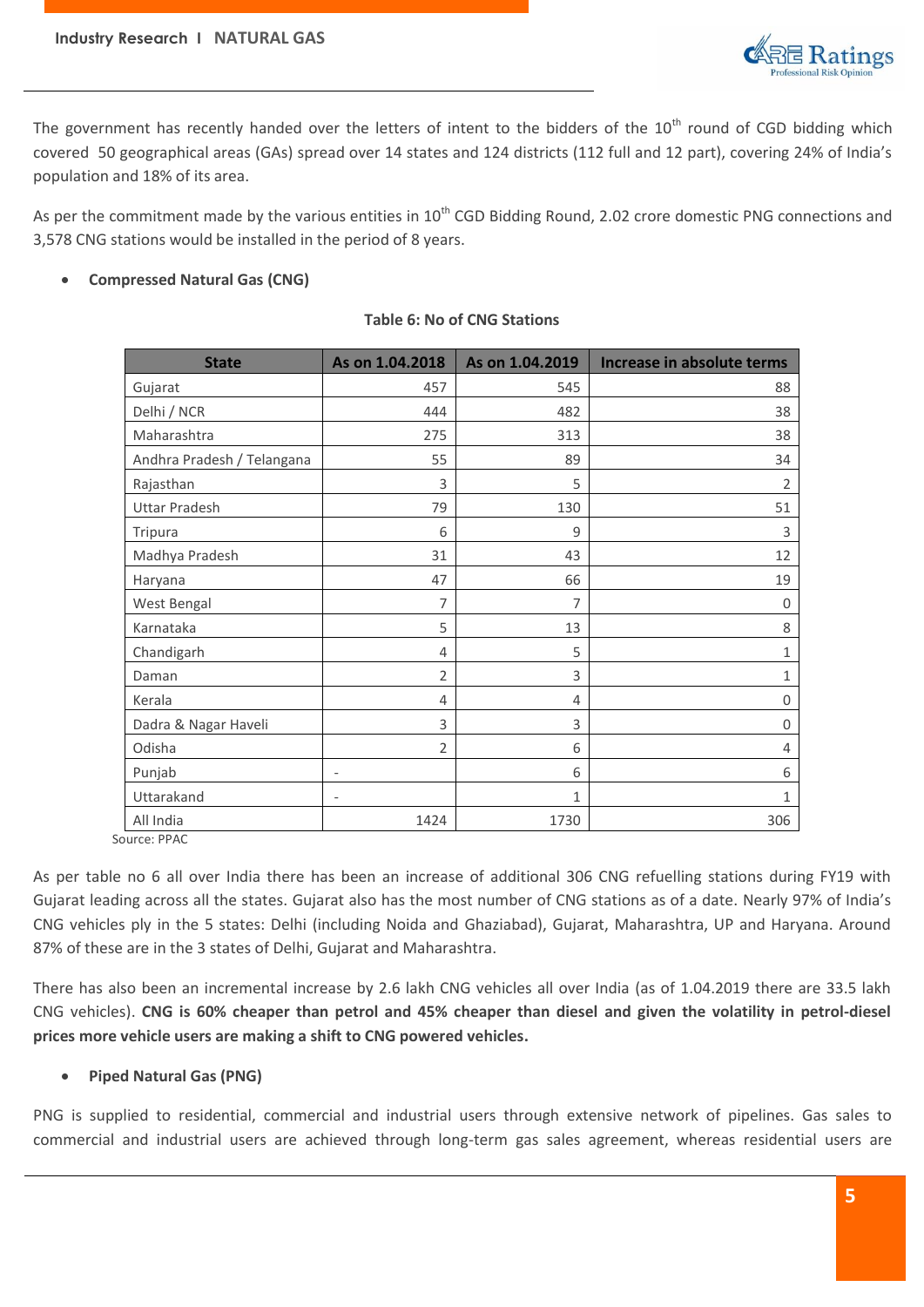

charged on usage basis. Supplying PNG to industrial users can further be categorized into large-scale industries and small/medium-scale industries.

| <b>State</b>                       | <b>Domestic connection</b> | <b>Commercial connection</b> | <b>Industrial connection</b> |
|------------------------------------|----------------------------|------------------------------|------------------------------|
| Haryana                            | 98,893                     | 281                          | 486                          |
| Andhra Pradesh                     | 29,435                     | 120                          | 4                            |
| Telangana                          | 10,579                     | 12                           | 17                           |
| Assam                              | 32,469                     | 1,074                        | 402                          |
| Gujarat                            | 20,38,881                  | 18,701                       | 4,882                        |
| Madhya Pradesh                     | 56,110                     | 133                          | 189                          |
| Maharashtra                        | 14,52,902                  | 4,064                        | 260                          |
| Delhi/NCR                          | 10,92,223                  | 2,561                        | 1,751                        |
| Rajasthan                          | 2,160                      | 12                           | 14                           |
| Tripura                            | 39,743                     | 415                          | 49                           |
| Karnataka                          | 16,860                     | 124                          | 75                           |
| <b>Uttar Pradesh</b>               | 1,57,503                   | 495                          | 651                          |
| Chandigarh                         | 9,598                      |                              | 1                            |
| Kerala                             | 1,032                      | 10                           | 1                            |
| Dadra & Nagar Haveli               | 2,676                      | 18                           | 15                           |
| Daman and Diu                      | 506                        | 22                           | 9                            |
| Odisha                             | 225                        |                              |                              |
| Uttarakhand                        | 993                        | 3                            | 6                            |
| Punjab                             | 400                        | 1                            | 11                           |
| Total<br>$C_{\text{max}}$ , $DDAC$ | 50,43,188                  | 28,046                       | 8,823                        |

#### **Table 7: Number of Piped Natural Gas connection data as of 1.04.2019**

Source: PPAC

As on 1.04.2019 (50.8 lakh connections) the total number of PNG connections has increased by 18.2% as compared with the PNG connections on 1.04.2018 (there were 42.9lakh connections in the start of the fiscal year). Domestic connections, commercial connections and industrial connections have increased by 18.2%, 7.3% and 16.1% respectively. Out of the total PNG connections domestic connections constitute 99.3% share followed by commercial connections having a 0.6% share and industrial connections having a 0.2% share.

**PNG is gaining popularity amongst the masses as is cheaper by 40% when compared with the market price of LPG and the price of PNG almost matches with that of subsidised LPG (based on prices in Delhi).**

# **Investments in the Natural Gas domain**

- The Oil Ministry plans to set up bio-CNG (compressed natural gas) plants and allied infrastructure at a cost of INR 7,000 crore (USD 1.10 billion) to promote the use of clean fuel.
- The government plans to spend INR 70,000 crore to spread natural gas pipelines across the country and working out to expand gas networks to Myanmar through Bangladesh.
- Oil and Natural Gas Corporation (ONGC) plans to invest USD 11 billion in exploration and development of blocks in the Krishna Godavari (KG)basin, which is expected to increase gas production by around 30% over the next threefour years.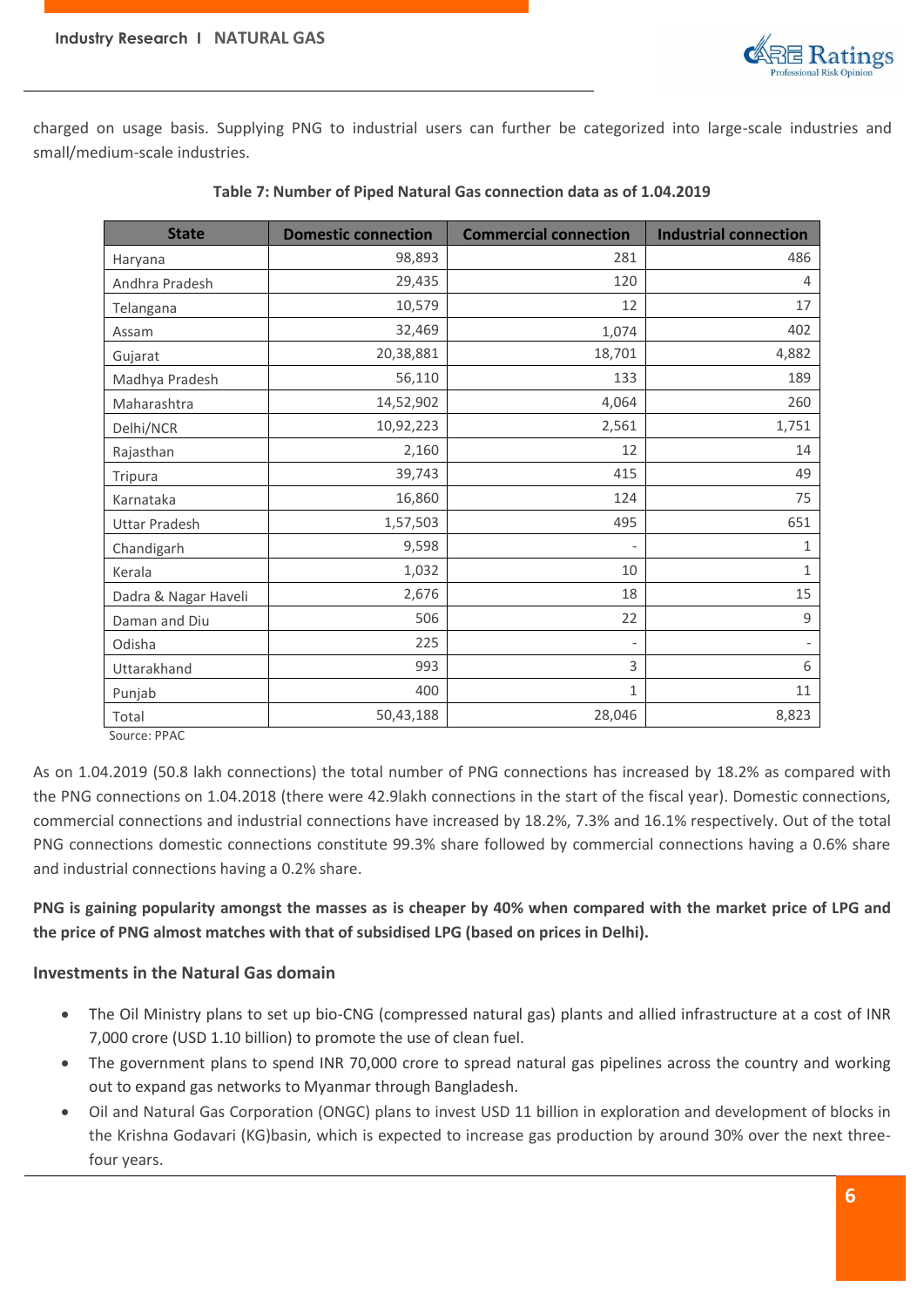

- ONGC has signed an agreement with the Government of Andhra Pradesh to invest around INR 78,000 crore (USD 11.7 billion) in the Krishna Godavari basin for producing hydrocarbons by FY22.
- The Adani group has entered into an agreement with France's Total to jointly develop multi-energy offerings in the Indian market which include fuel retail and liquefied natural gas. Total and Adani will create a joint venture with an objective to build a retail network of 1,500 service stations over a period of 10 years. Adani is also building a 5 million tonne LNG import terminal at Dhamra in Odisha at a cost of INR 5,100 crore.
- As of March 2019, Brookfield is going to acquire Reliance Gas Transportation Infrastructure, now known as East West Pipeline (EWPL) for INR 13,000 crore (USD 1.80 billion).
- A gas exchange is planned in order to bring market-driven pricing in the energy market of India.

# **Prices**

The domestic natural gas price is determined by the formula which has been decided according to the New Domestic Gas price formula, which considers the prices of natural gas in USA (Henry Hub), UK (New Balancing Point), Canada (Alberta Gas) and Russia (Russian Natural Gas). Prices of gas in these hubs are market linked.

|                                         | <b>Domestic Natural Gas Price</b> | Change $(+/-)$ |
|-----------------------------------------|-----------------------------------|----------------|
| $1^{st}$ Nov'14 – 31st Mar'15           | 5.05                              |                |
| $1st$ Apr'15 – 30 <sup>th</sup> Sep'15  | 4.66                              | $-7.7%$        |
| $1st$ Oct'15 – $31st$ Mar'16            | 3.82                              | $-18.0%$       |
| $1^{st}$ Apr'16 - $30^{th}$ Sep'16      | 3.06                              | $-19.9%$       |
| $1st$ Oct'16 – $31st$ Mar'17            | 2.5                               | $-18.3%$       |
| $1st$ Apr'17 – 30 <sup>th</sup> Sep'17  | 2.48                              | $-0.8%$        |
| $1st$ Oct'17 – 31 $st$ Mar'18           | 2.89                              | 16.5%          |
| $1st$ Apr'18 – 30 <sup>th</sup> Sep'18  | 3.06                              | 5.9%           |
| $1st$ Oct'18 – 31 $st$ Mar'19           | 3.36                              | 9.8%           |
| $1st$ April'19- 30 <sup>th</sup> Sep'19 | 3.69                              | 9.8%           |

# **Table 8: Domestic Gas price (USD /mmBtu) on a Gross Calorific Value (GCV) basis**

Source: PPAC

# **Table 9: Domestic Gas price for gas produced from difficult fields (USD/mmBtu) on a Gross Calorific Value (GCV) basis**

|                                           | <b>Ceiling Prices for Gas from HP-HT/Deep/Ultradeepwater</b> | Change $(+/-)$ |
|-------------------------------------------|--------------------------------------------------------------|----------------|
| $1^{st}$ Apr'16 – 30 <sup>th</sup> Sep'16 | 6.61                                                         |                |
| $1st$ Oct'16 – 31 <sup>st</sup> Mar'17    | 5.30                                                         | $-19.8%$       |
| $1st$ Apr'17 – 30 <sup>th</sup> Sep'17    | 5.56                                                         | 4.9%           |
| $1st$ Oct'17 – 31 <sup>st</sup> Mar'18    | 6.30                                                         | 13.3%          |
| $1^{st}$ Apr'18 – $30^{th}$ Sep'18        | 6.78                                                         | 7.6%           |
| $1st$ Oct'18 – 31 <sup>st</sup> Mar'19    | 7.67                                                         | 13.1%          |
| $1^{st}$ Apr'19 – 30 <sup>th</sup> Sep'19 | 9.32                                                         | 21.5%          |
| Source: PPAC                              |                                                              |                |